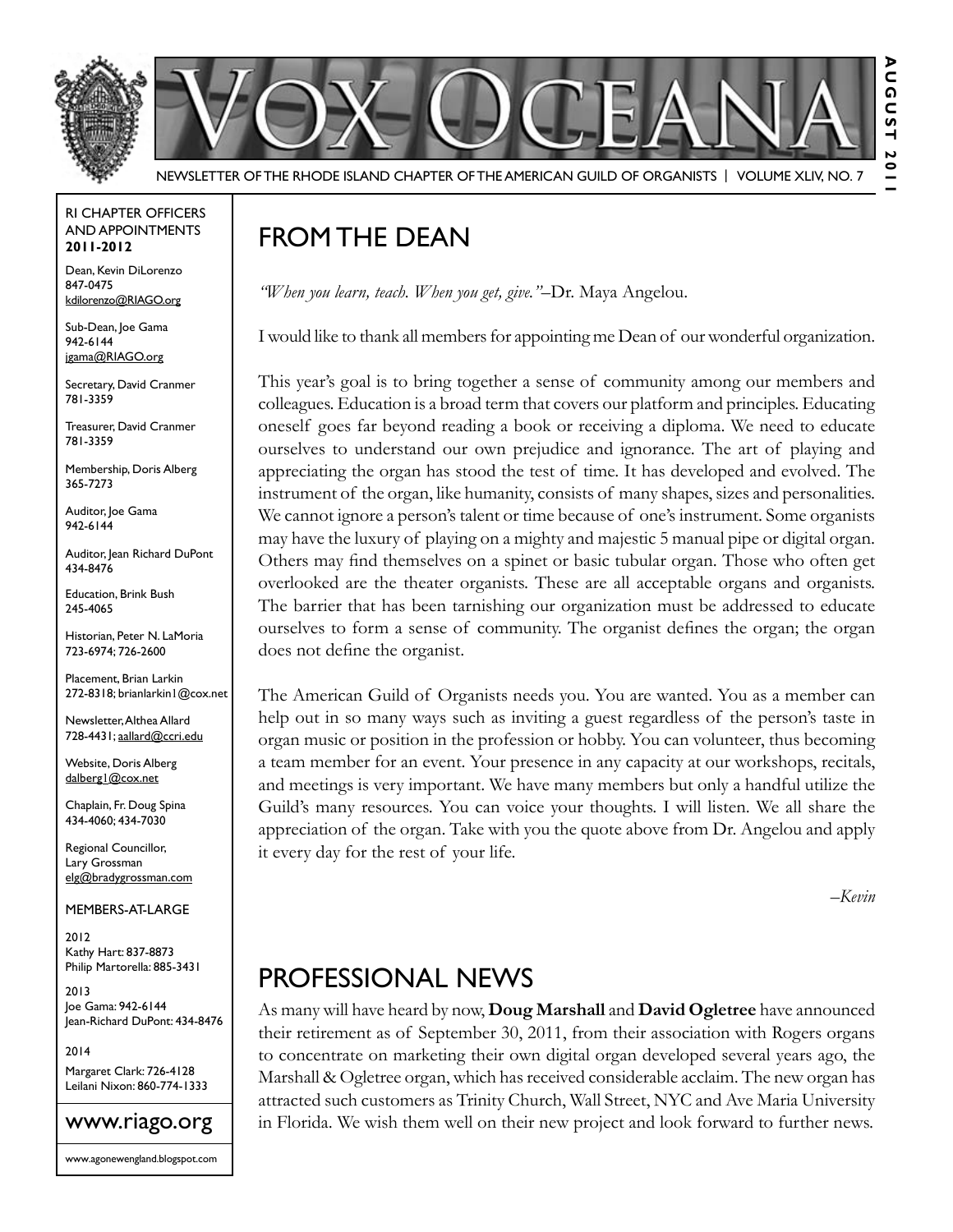#### **EVENTS**

**Sunday, August 28, 7:00 pm:** *Zefiro* will offer works of Gesualdo, Paert and others at Taylor House Bed & Breakfast in Jamaica Plain, MA. Visit their website at www.taylorhouse.com.

**Sunday, September 4, Midnight: Mark Steinbach**, Brown University Organist, Sayles Hall, Brown University. Works of Messiaen, Vierne, Bach and Liszt. 1903 Hutchings-Votey Organ. Free admission. Handicapped accessible. Alternative seating: bring pillows or blankets. 863-2344

**Saturday, September 10, 7:30 pm:** *Bicentennial Organ Concert*: **Donald Dame** will perform works by Bedard, Bolcom, Franck, Gigout, Jongen and Pachelbel. First Baptist Church, 250 High Street, Bristol. \$10 general/\$5 student. A 200 Cupcake Collation will follow. 253-9030

**Friday, September 23, 8:00 pm:** *Jehan Alain Centennial Recital*, **James Higdon**, concert organist and noted performer and recording artist of the works of Alain. Sayles Hall, Brown University, 1903 Hutchings-Votey Organ. Free admission. Handicapped accessible. 863- 2344.

**Sunday, October 2, 5:30 pm:** Solemn Evensong and Benediction - Feast of St Michael and All Angels (transferred) will be celebrated at St. Stephen's Church, 114 George Street, Providence. 421-6702 – Offering works of Thomas Tomkins, Jacob Handl, and Herbert Howells sing by the Choir of Men and Boys, Parish of All Saints', Ashmont, Boston. **Andrew Sheranian**, Organist and Master of the Choristers.

**Sunday, October 23, 5:30 pm:** Memorial Organ Recital. **James Busby**, Organist and Choirmaster. *Messa delli Apostoli* - Girolamo Frescobaldi-Joseph Bonnet with The Men of the Schola Cantorum; *Chamber Sonata II* (1995) - James Woodman with **Tobias Andrews**, French Horn; *Fantasie und Fuga*  $\tilde{A}$ *'/4ber den Choral "Ad nos, ad salutarum undam"* - Franz Liszt. St. Stephen's Church, 114 George Street, Providence; 421-6702. Offering.

# From the Membership Chair

I am pleased to report that many of you have responded to my request for quick renewals. Now I need the rest of you to jump on the calliope wagon as well. (Wouldn't it be fun if we actually had one?)

Our mission statement says our Guild exists, in part, to provide a forum for mutual support, inspiration, and education. We want to be there for you when you are in need of this support and we need your help in supporting others as well. Please do your part as a professional and renew your membership today. Only then can we be a strong, supportive organization for each other and for the organ itself as its role in worship continues to evolve. Please continue to be a part of shaping this future.

*–Doris Alberg*

Election results. Dean: Kevin DiLorenzo; Sub-Dean: Joe Gama. In the absence of nominees for Member-atlarge, Stephen Martorella asked for volunteers to "run." Margaret Clark and Leilani Nixon agreed to serve and were also elected.

#### Member Matters

Welcome to new members:

**Kay Pease**, assistant organist at Attleboro Covenant, 175 Chestnut Street, North Attleboro MA 02760; 774- 254-3179; k.r.wing@gmail.com

**Cheryl Duerr**, director of music ministries at Attleboro Covenant and the head of The Concord Coaching Co. has joined RIAGO as a dual member. 267 Concord Ave., Lexington, MA 02421; 617-852-3533, cell 781-860-8893, work 508-226-6221; clduerr@gmail.com

**Dennis Schmidt, D.M.A.**,7 Leatherleaf Road, Narragansett RI 02882; 284-3958; dschmidtofbach@ yahoo.com

**Betty Nickerson** continues to enjoy Washington state, her daughters, sons-in-law and twin grandsons! She misses the easy access to organ recitals out there. She must travel to Tacoma and Seattle to attend events. She sends greetings to all and would love to hear from 'the old-timers' who remember her. (See Betty's reminiscence on page 3.)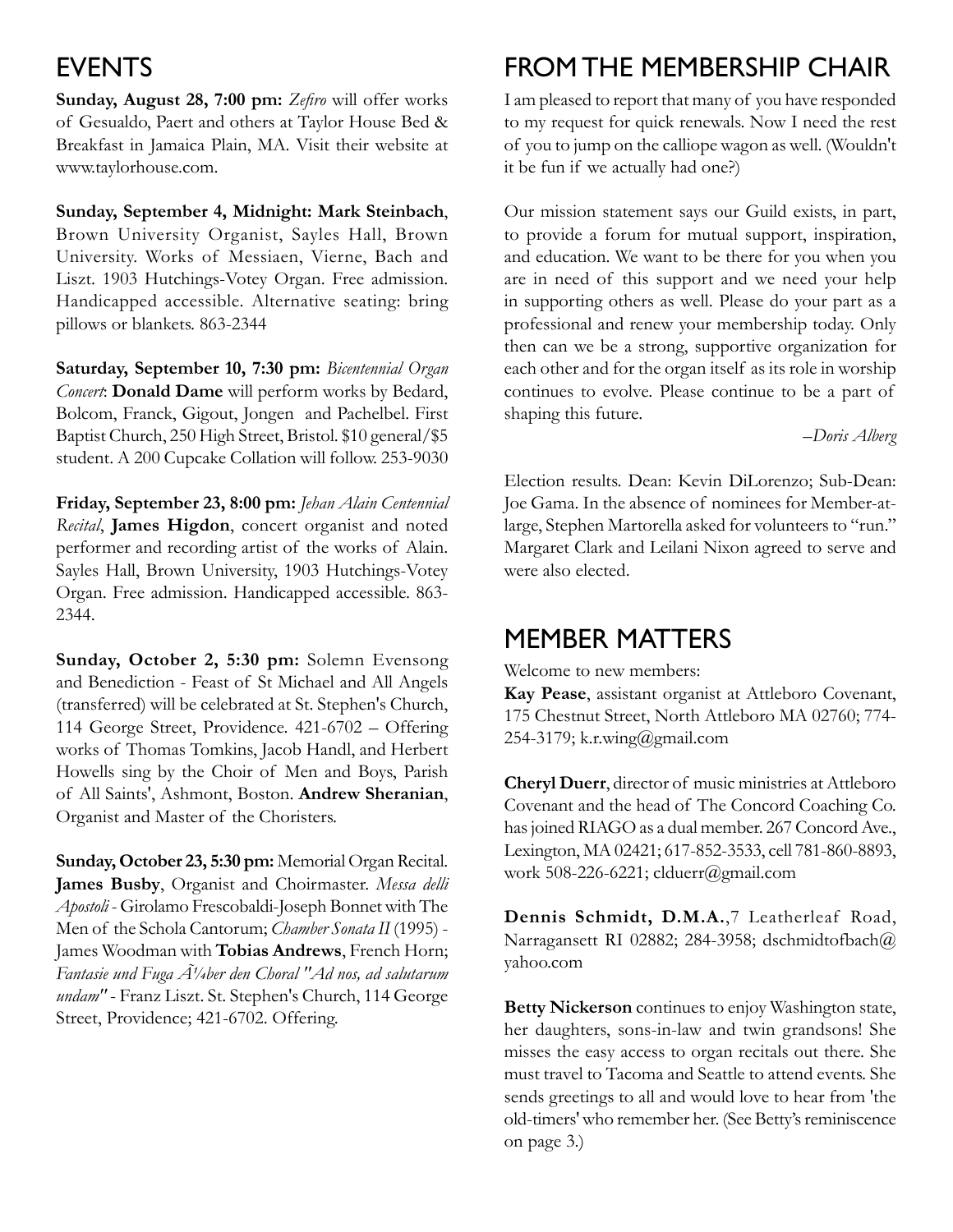# A Memoir of My Musical Life

#### by BRIAN LARKIN

*The following is excerpted from Brian Larkin's response to a request from his family and friends to share some of his wideranging recollections as an organist. Many readers will recall with him some of the people, events, and places that figure in his evolution from student to director of St. Dunstan's Summer School for Church Musicians. We thank him for sharing and hope to publish segments periodically.*

*–The Editor* 

I filled in playing organ for various people from time to time around Providence, almost always in an RC church. Hollis kept at me to use my skills elsewhere since the RC church was beginning to swing toward a liturgy that didn't appreciate a classical training. It was the early years after Vatican II when all kinds of music found its way into church. I had worked in Washington with Christina Brusselmans translating the Lucien Deiss Psalms into English and doing some transpositions to lower keys for the American audience. I had considerable time invested in the changing RC liturgical music scene so I resisted moving to the Protestant camp at first. Thinking about that Deiss project, all done in one summer – I can lay claim to at least two of the psalm settings that became somewhat popular: *Keep in Mind* and *Priestly People*.

I finally landed a job at St. Augustine's RC Church in Providence. It was a huge airplane hangar space with a lousy Baldwin electronic installed in the balcony. The thing hummed and popped but got the job done. I soon had a choir up and running with an experience level from none to some to expert. I can remember one rehearsal when we were working on Gounod's St. Cecilia Mass Sanctus. One particular sweet lady was having a tough time with an entry cue. I told her, "No, no—at this point you have a rest, THEN you come in. Let's try it again." So off we went and when the offending measure approached, the woman *sat down*. I stopped again and asked why she sat down. I didn't see it coming. She explained that I told her to "take a rest." So she sat!

Organs at in the late 1960s/ early 70s that I remember locally–the "Baldwiner" in St. Augustine's–'nuf said. I played there for a few years when Hollis Grant urged me to jump the fence and play for other denominations. I finally did after a particularly nasty confrontation with an out of control clergyman who would shout orders from the altar. I put up with it for a very short period and after speaking with the pastor a few times, departed the loft

during a service. I think it was during Holy Week. Some wag told me I'd never get another job after storming out during a service. It was the best move I ever made because the best and most creatively rewarding jobs were to come.

# Recollections

by BETTY NICKERSON, RIAGO DEAN 1978-1980

Upon request for her recollections, Betty writes:

I certainly have many GREAT memories of the RIAGO and my activities and the chapter members and the very special events enjoyed and worked on by all of us. I was Dean from 1978-80. State Chair: for 2 years at least at some point. Sometime, early '70s, Anna Fiore (at that time) reintroduced the AGO exams for our Chapter, the first time in 30 some years that exams had been held. I was one of the small group that took the Service Playing and passed. From there, the exams became a regular part of our chapter. It was hard work and a thrill to pass the CHM Exam. I traveled for each of the exam prep weekly classes from Narragansett to Barrington, about 45 miles one way. Barrington Congregational Church was the location of both Service Playing and Choir Master exams.

The 50th anniversary of the Chapter was another great event, celebrated in Grace Church. Ruth Laurent composed an anthem for the occasion. Combined choirs from members' churches performed. I was co-chair with Jim Trainor (or Trabbert?) of Newport.

Then of course in '85 was the huge Region I Convention with Rhode Island as host. How hard all of us worked to make that event a very memorable one. I co-chaired with Ron Turnquist.

How fortunate our chapter was and is to be located near historical, university, and seaside venues that have so many fine organs. It was one of the highest points of my life even though I believe I dropped five pounds during the week from just being on the go and trying to keep ahead of each event to be sure it would be taking place on time.

How easy it was to just sit here and get started. I could easily highlight a few memorable occasions but maybe that's for another time. I like to think of those years as a very special time - a small chapter with great dedicated people. I thank you for asking me.